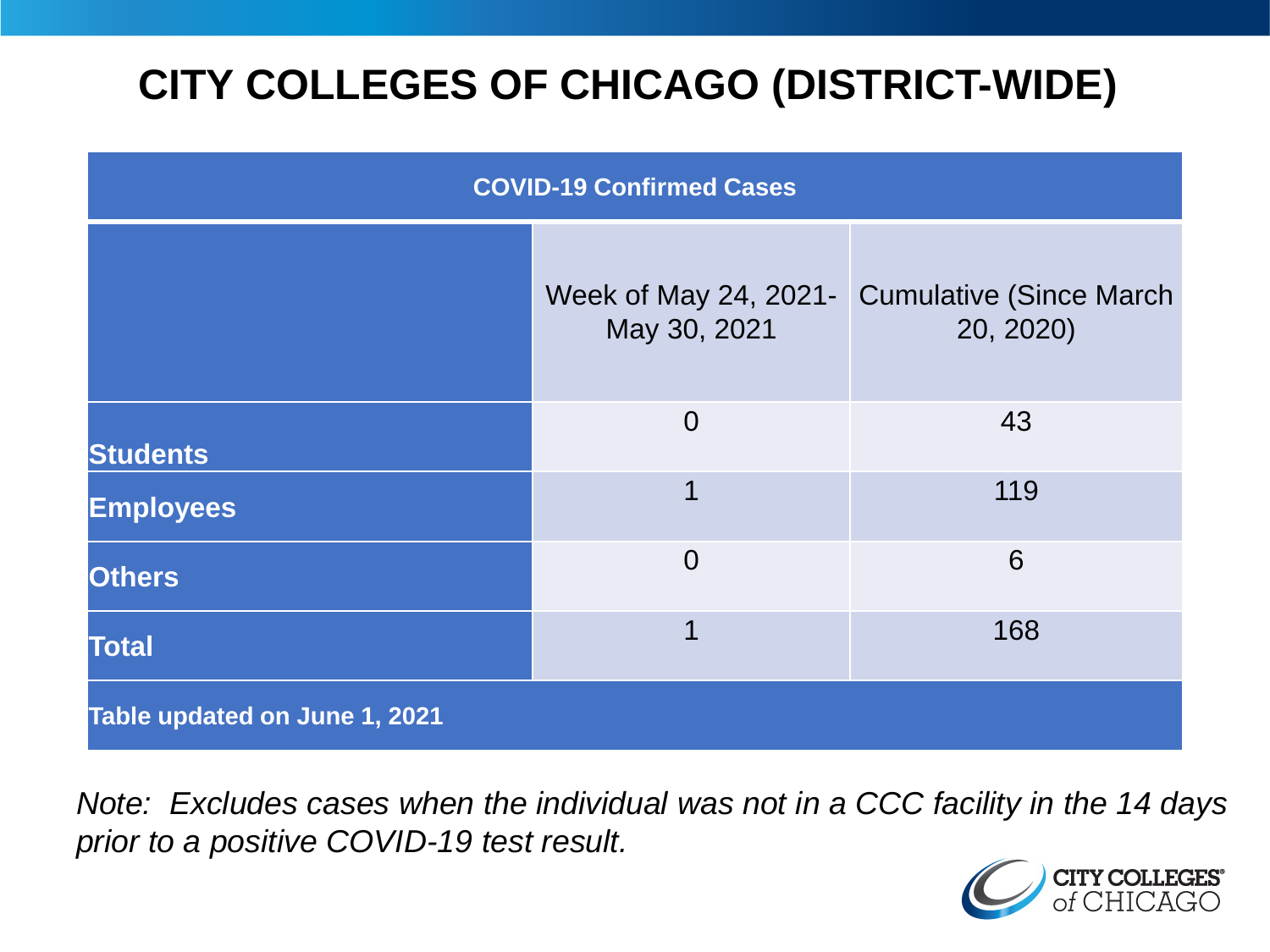### **DALEY COLLEGE**

| <b>COVID-19 Confirmed Cases</b> |                                       |                                             |
|---------------------------------|---------------------------------------|---------------------------------------------|
|                                 | Week of May 24, 2021-<br>May 30, 2021 | <b>Cumulative (Since March</b><br>20, 2020) |
| <b>Students</b>                 | $\overline{0}$                        | $\overline{0}$                              |
| <b>Employees</b>                | 1                                     | 16                                          |
| <b>Others</b>                   | $\overline{0}$                        | $\overline{0}$                              |
| <b>Total</b>                    | 1                                     | 16                                          |
| Table updated on June 1, 2021   |                                       |                                             |

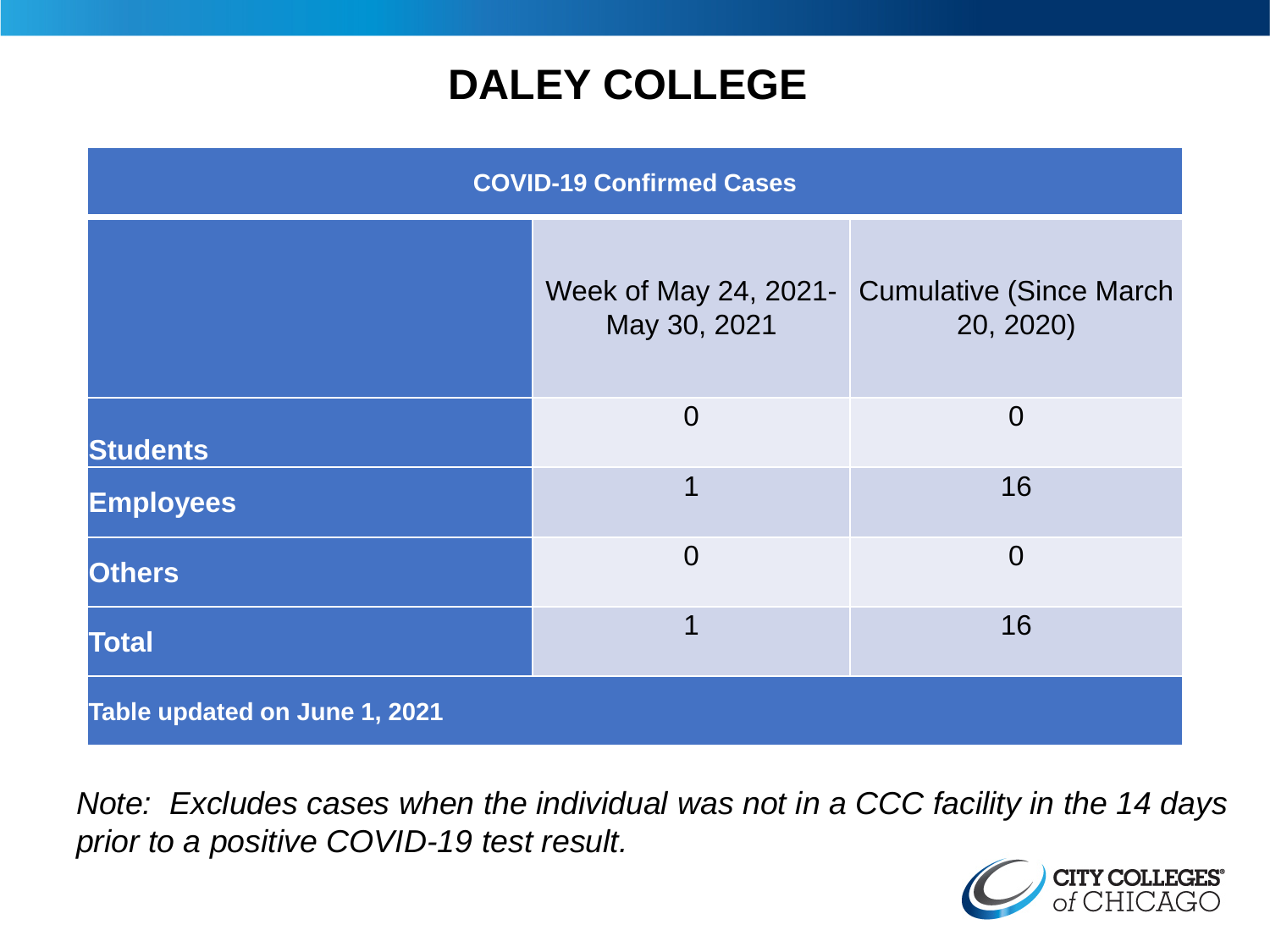### **HAROLD WASHINGTON COLLEGE**

| <b>COVID-19 Confirmed Cases</b> |                                       |                                              |
|---------------------------------|---------------------------------------|----------------------------------------------|
|                                 | Week of May 24, 2021-<br>May 30, 2021 | <b>Cumulative (Since March)</b><br>20, 2020) |
| <b>Students</b>                 | $\overline{0}$                        | 8                                            |
| <b>Employees</b>                | $\Omega$                              | 11                                           |
| <b>Others</b>                   | $\overline{0}$                        | $\overline{2}$                               |
| <b>Total</b>                    | $\Omega$                              | 21                                           |
| Table updated on June 1, 2021   |                                       |                                              |

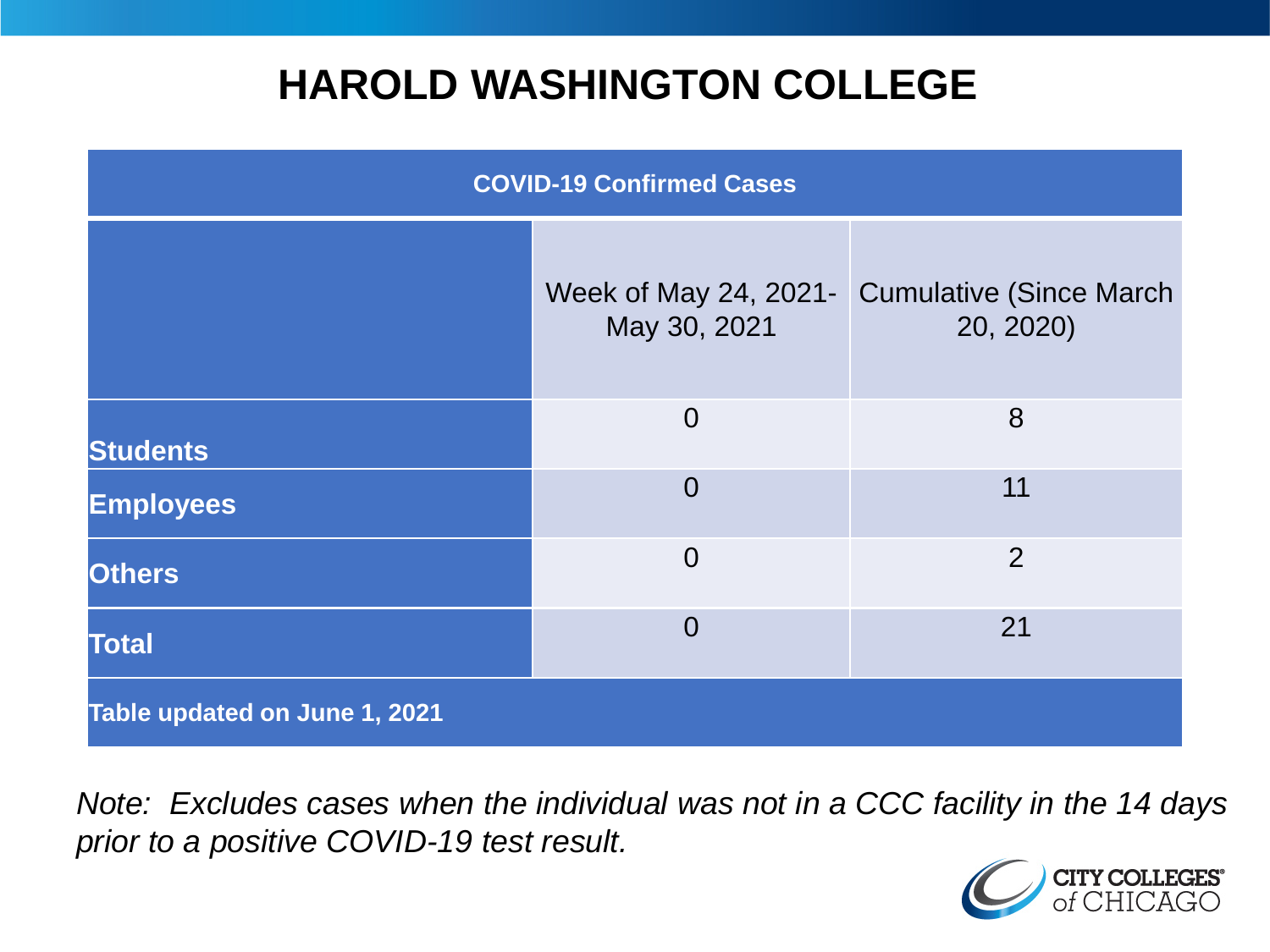### **KENNEDY-KING COLLEGE**

| <b>COVID-19 Confirmed Cases</b> |                                       |                                              |
|---------------------------------|---------------------------------------|----------------------------------------------|
|                                 | Week of May 24, 2021-<br>May 30, 2021 | <b>Cumulative (Since March)</b><br>20, 2020) |
| <b>Students</b>                 | $\overline{0}$                        | 7                                            |
| <b>Employees</b>                | $\overline{0}$                        | 17                                           |
| <b>Others</b>                   | $\overline{0}$                        | 1                                            |
| <b>Total</b>                    | $\overline{0}$                        | 25                                           |
| Table updated on June 1, 2021   |                                       |                                              |

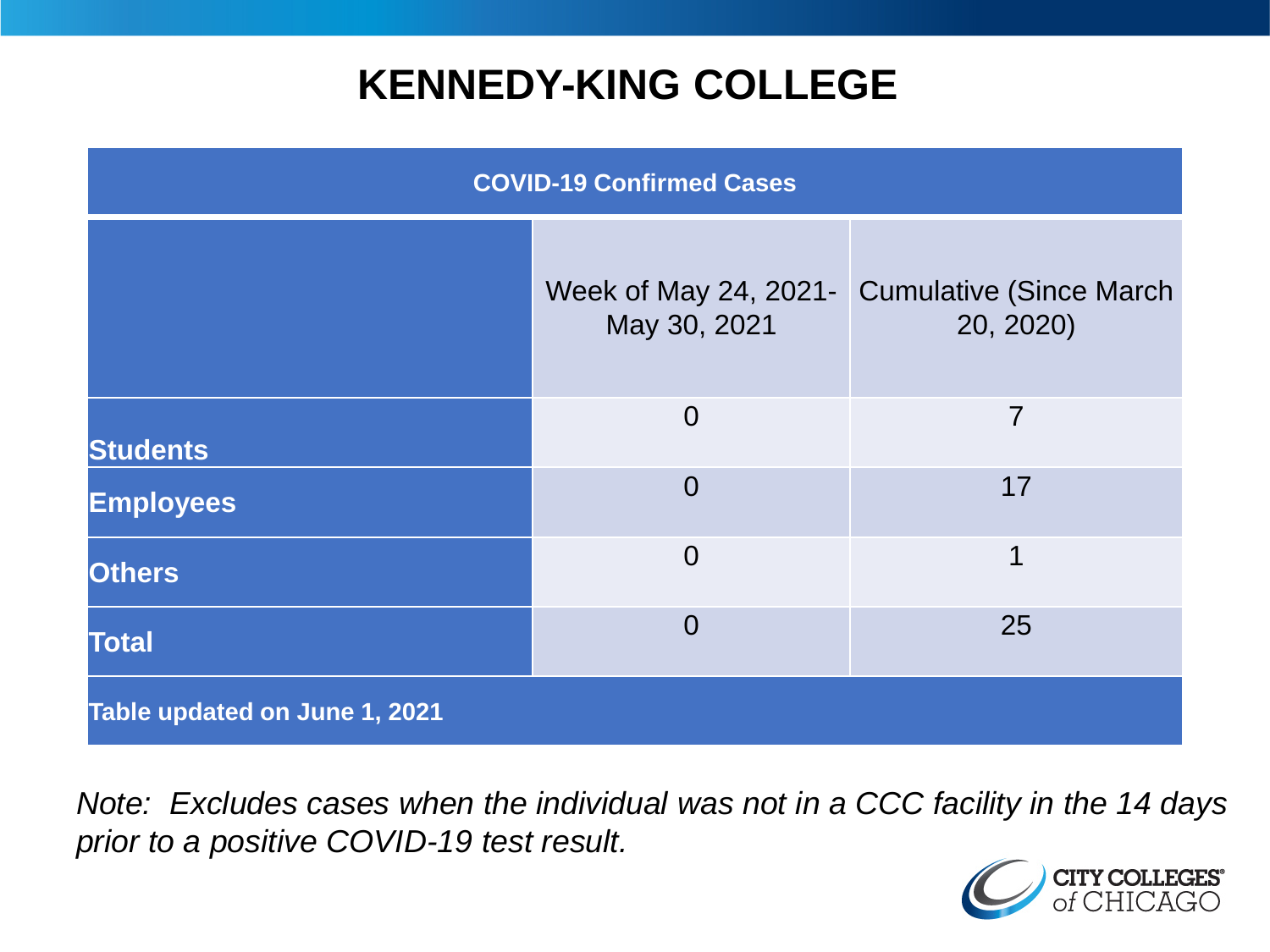# **MALCOLM X COLLEGE**

| <b>COVID-19 Confirmed Cases</b> |                |                                                             |
|---------------------------------|----------------|-------------------------------------------------------------|
|                                 | May 30, 2021   | Week of May 24, 2021 - Cumulative (Since March<br>20, 2020) |
| <b>Students</b>                 | $\overline{0}$ | 20                                                          |
| <b>Employees</b>                | $\overline{0}$ | 24                                                          |
| <b>Others</b>                   | $\overline{0}$ | 1                                                           |
| <b>Total</b>                    | $\overline{0}$ | 45                                                          |
| Table updated on June 1, 2021   |                |                                                             |

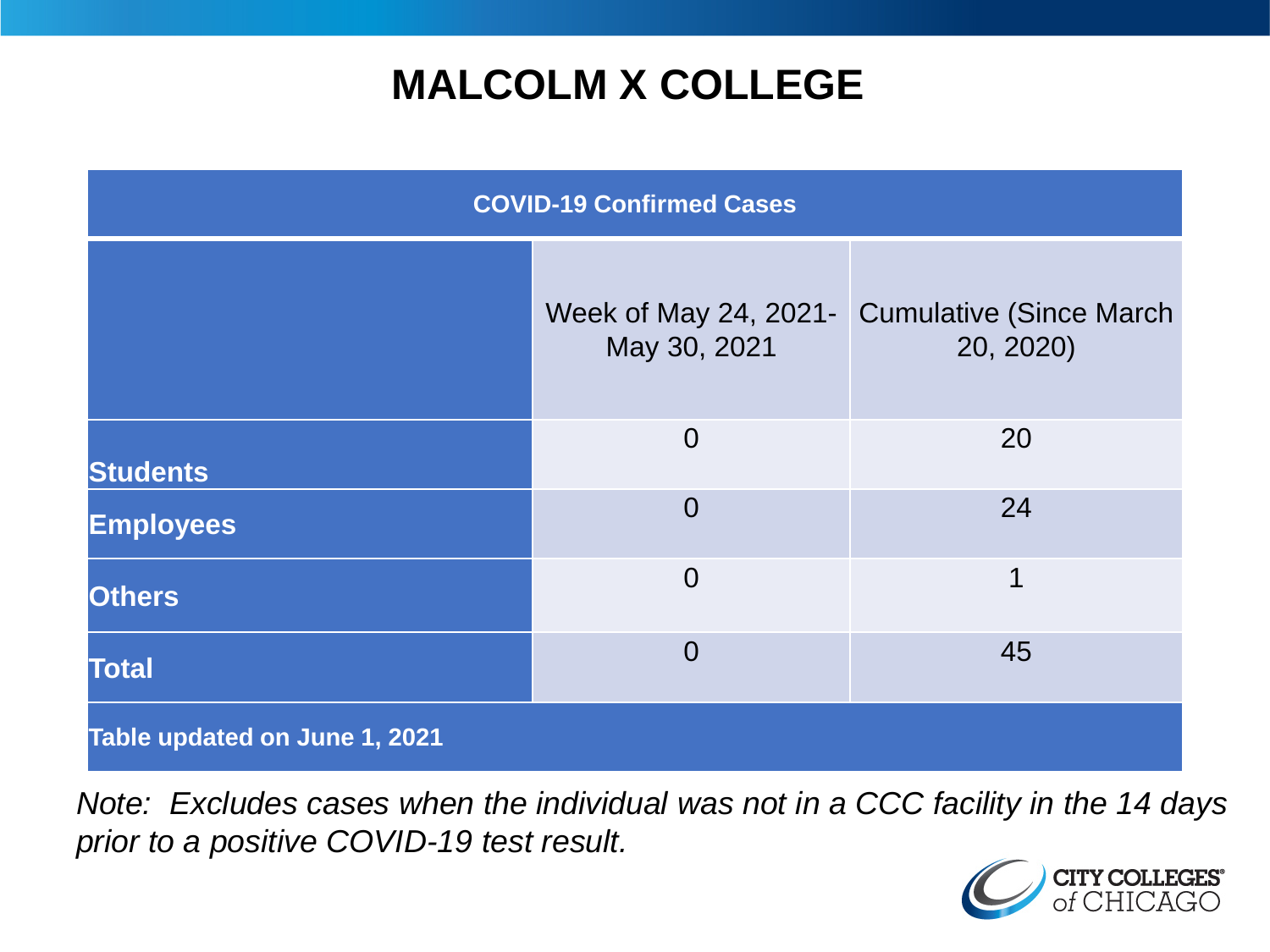# **OLIVE-HARVEY COLLEGE**

| <b>COVID-19 Confirmed Cases</b> |                                       |                                              |
|---------------------------------|---------------------------------------|----------------------------------------------|
|                                 | Week of May 24, 2021-<br>May 30, 2021 | <b>Cumulative (Since March)</b><br>20, 2020) |
| <b>Students</b>                 | $\overline{0}$                        | 2                                            |
| <b>Employees</b>                | $\Omega$                              | 20                                           |
| <b>Others</b>                   | $\overline{0}$                        | $\overline{0}$                               |
| <b>Total</b>                    | $\overline{0}$                        | 22                                           |
| Table updated on June 1, 2021   |                                       |                                              |

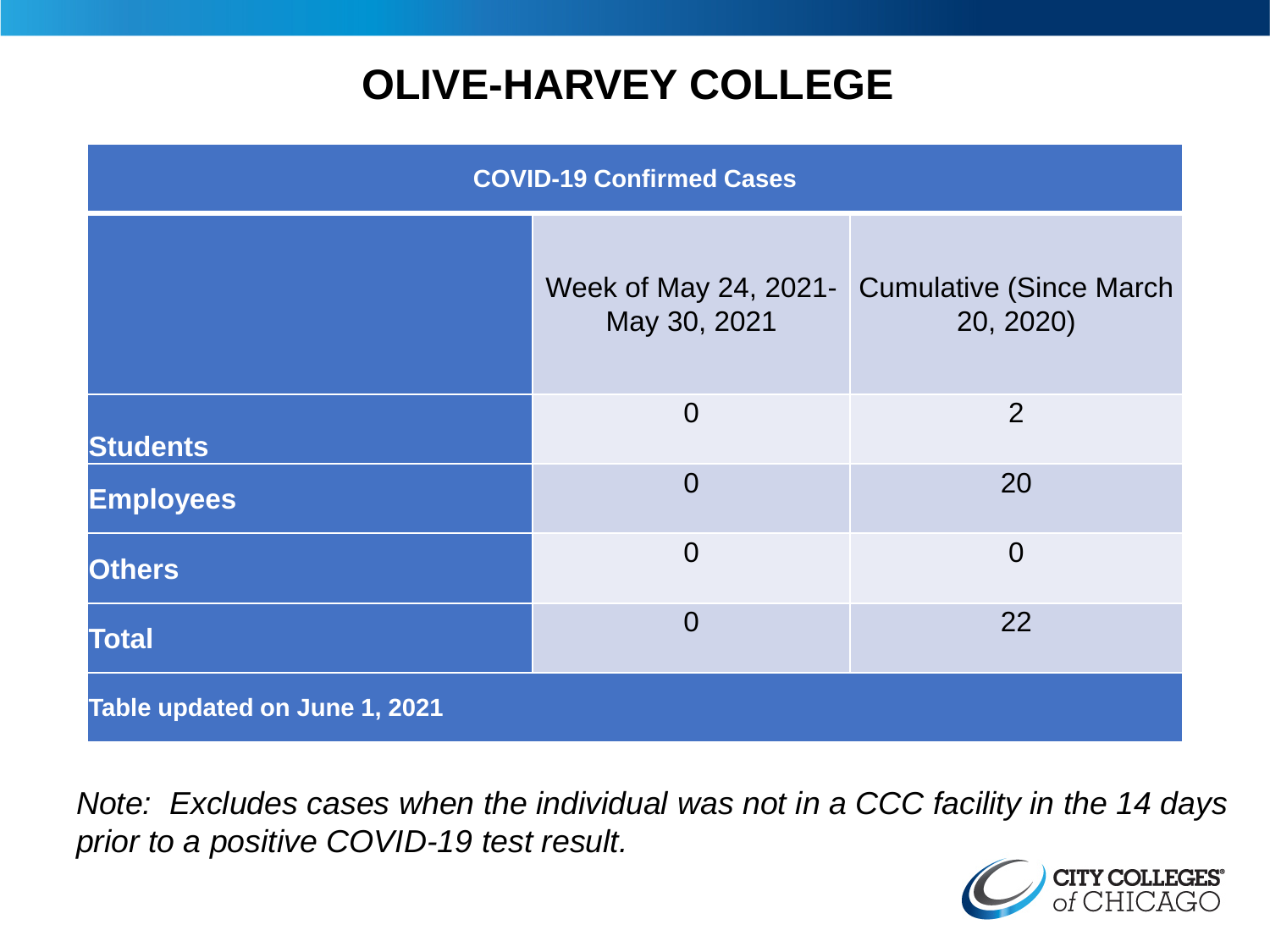### **TRUMAN COLLEGE**

| <b>COVID-19 Confirmed Cases</b> |                                       |                                              |
|---------------------------------|---------------------------------------|----------------------------------------------|
|                                 | Week of May 24, 2021-<br>May 30, 2021 | <b>Cumulative (Since March)</b><br>20, 2020) |
| <b>Students</b>                 | $\overline{0}$                        | 5                                            |
| <b>Employees</b>                | $\overline{0}$                        | 18                                           |
| <b>Others</b>                   | $\overline{0}$                        | $\overline{0}$                               |
| <b>Total</b>                    | $\overline{0}$                        | 23                                           |
| Table updated on June 1, 2021   |                                       |                                              |

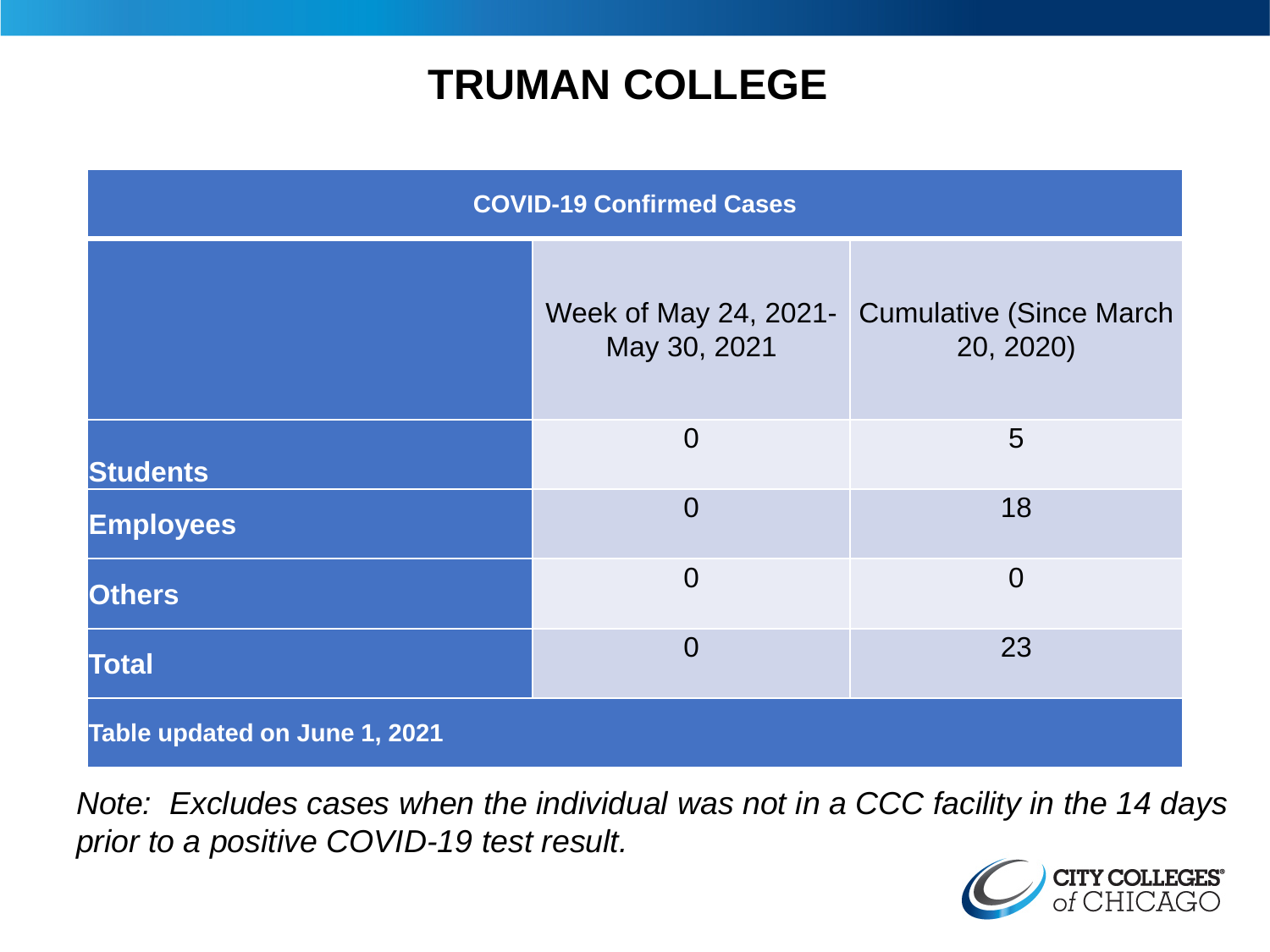### **WRIGHT COLLEGE**

| <b>COVID-19 Confirmed Cases</b> |                                       |                                              |
|---------------------------------|---------------------------------------|----------------------------------------------|
|                                 | Week of May 24, 2021-<br>May 30, 2021 | <b>Cumulative (Since March)</b><br>20, 2020) |
| <b>Students</b>                 | $\overline{0}$                        | 1                                            |
| <b>Employees</b>                | $\overline{0}$                        | 13                                           |
| <b>Others</b>                   | $\overline{0}$                        | $\overline{0}$                               |
| <b>Total</b>                    | $\Omega$                              | 14                                           |
| Table updated on June 1, 2021   |                                       |                                              |